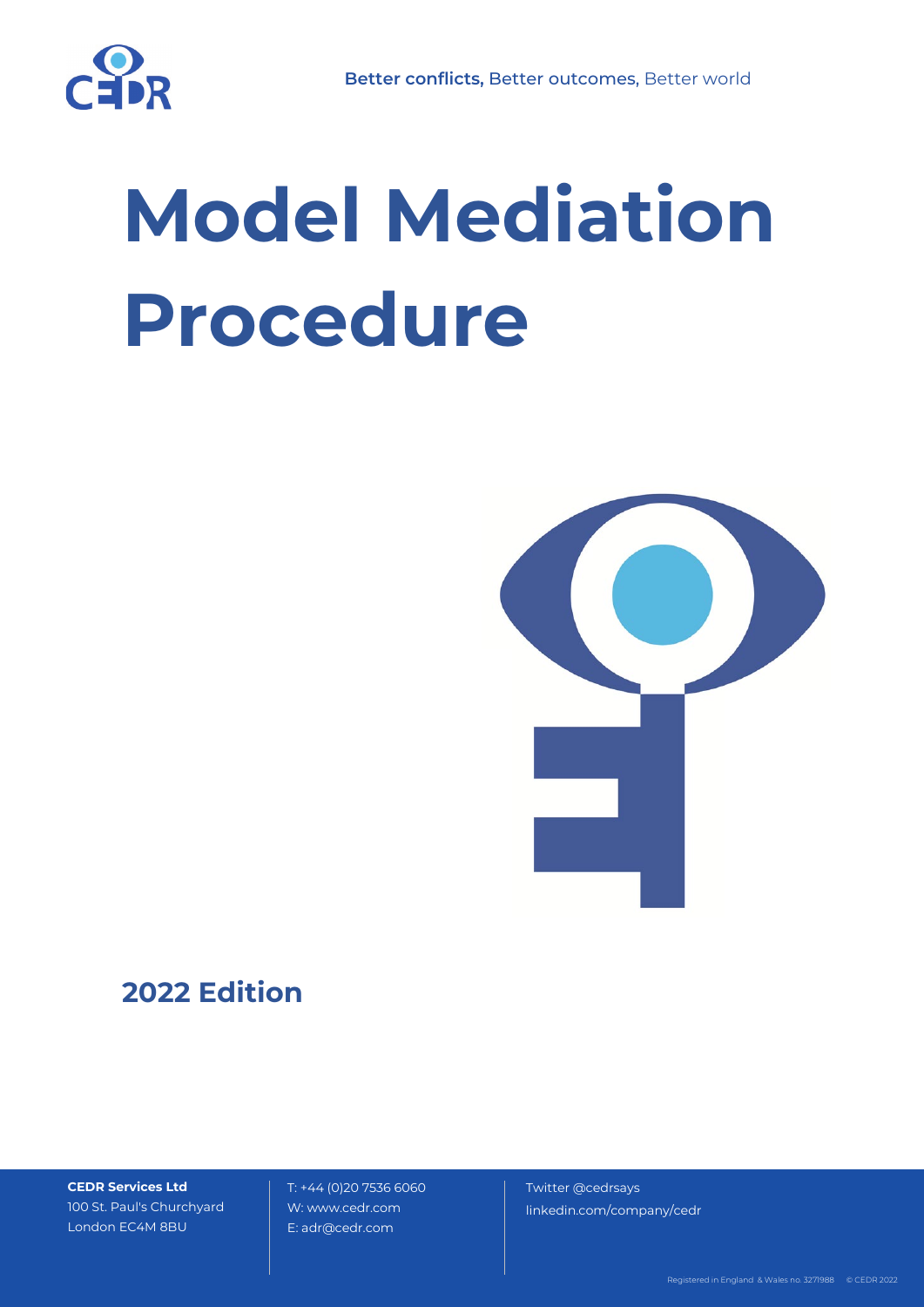

## **CEDR Model Mediation Procedure**

## **1. What is mediation?**

Mediation is a flexible process conducted confidentially in which a neutral person actively assists the parties in working towards a negotiated agreement of a dispute or difference, with the parties in ultimate control of the decision to settle and the terms of resolution.

The principal features of mediation are that it:

- o involves a neutral third party to facilitate negotiations;
- o is quick to set up and is inexpensive, and, in most circumstances, is without prejudice and confidential;
- o involves party representatives with sufficient authority to settle;
- o is flexible, enabling the process to be designed and managed by the Mediator to suit the parties, in consultation with them;
- o puts the parties in control (unlike litigation/arbitration);
- o enables the parties to devise solutions which are not possible in an adjudicative process such as litigation or arbitration, and which may benefit all the parties, particularly if there is the possibility of a continuing relationship between them;
- o can be used in both domestic and cross-border disputes, two-party and multi-party disputes, and whether or not litigation or arbitration has been commenced.

Many commercial and government contracts now require parties to use mediation in accordance with CEDR's Model Mediation Procedure. While mediation is essentially flexible, the Model Procedure set out in this document, taken with the CEDR Model Mediation Agreement, will give sufficient certainty to enable the process to be set up and used.

Any contemplated or existing litigation or arbitration in relation to the dispute may be started or continued despite the mediation, unless the parties agree or a Court orders otherwise. If settlement terms cannot be agreed through mediation, the parties can revert to litigation or arbitration.

**CEDR Services Ltd** 100 St. Paul's Churchyard London EC4M 8BU

 T: +44 (0)20 7536 6060 W: www.cedr.com E: adr@cedr.com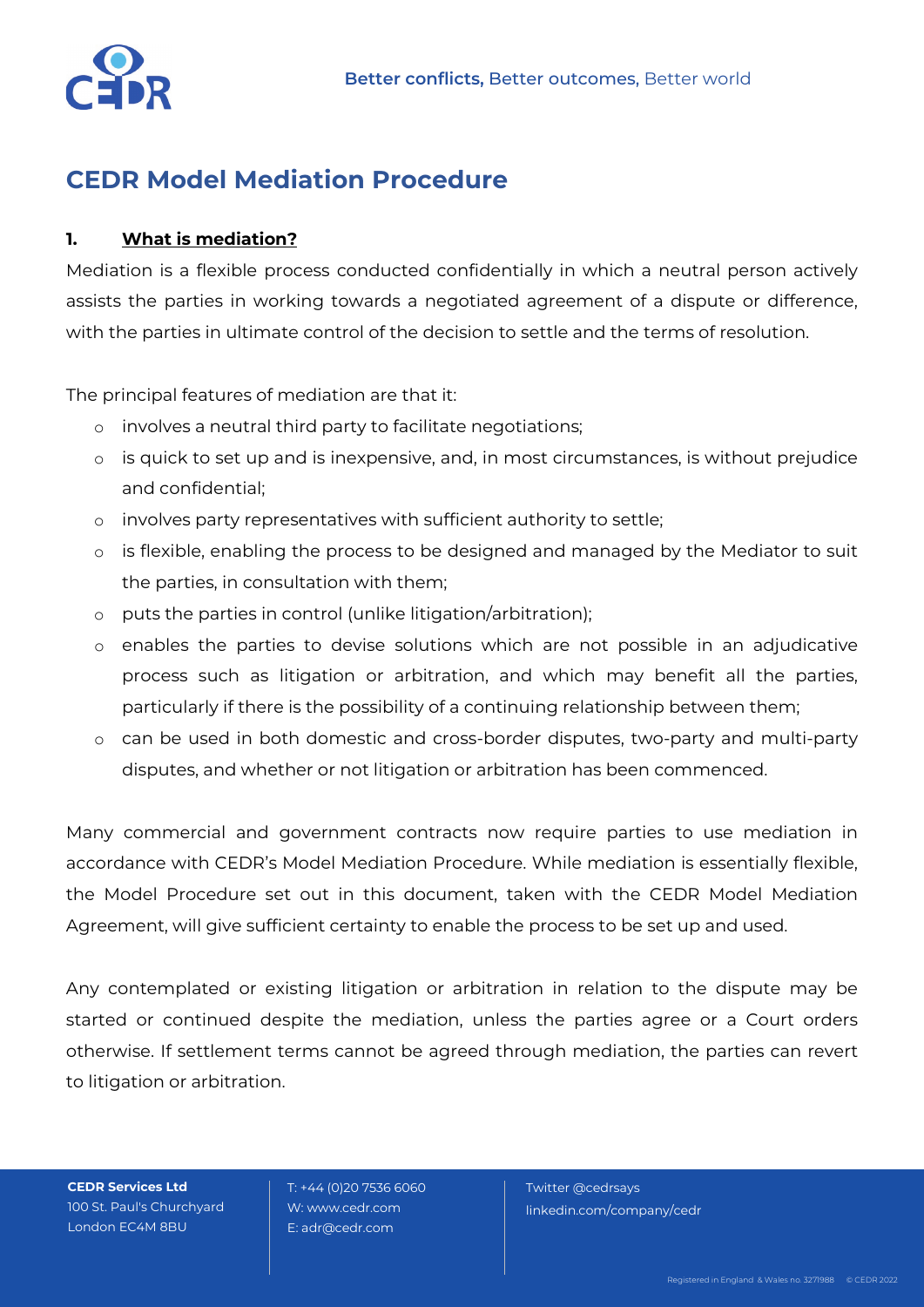

### **2. Referral to mediation**

Referral of a dispute to a mediator or to CEDR for mediation may be as a result of:

- o voluntary referral by all parties;
- o referral by one party who asks CEDR to secure the involvement of other parties into a mediation;
- o responding to a Pre-action Protocol, Court Rules, a Court Order or a recommendation by a judge before trial or appeal;
- o the provisions of an ADR clause in a commercial or government contract requiring the use of mediation as a step in the parties' agreed dispute resolution process;
- o the provisions for use of mediation within an industry or public sector policy framework.

Parties referring a case to CEDR are encouraged to include a copy of any appropriate document or agreement as per above with the referral.

## **3. Choosing the mediator**

The parties may choose their own mediator directly or from any CEDR panel of mediators, or may ask CEDR to nominate one or to recommend names from whom they can choose one to act as the mediator for a dispute in accordance with the wishes of the parties or under contractual agreement or the provisions of any relevant Court Order. Where there is a contractual or court requirement for the parties to act under the auspices of CEDR, CEDR will appoint a mediator where the parties fail to agree on a name within 14 days of notice of the dispute.

CEDR will only nominate or appoint a mediator who, in its view, possesses the relevant skills and experience to mediate the dispute for the parties effectively, and who will comply with the CEDR Code of Conduct for Third Party Neutrals ('the Code'). Any nominated mediator and all other parties to the mediation will be required to confirm immediately to CEDR if there is any matter which might prevent the nominated mediator from complying with the Code in relation to the mediation of the dispute, such as a conflict of interest. CEDR or the mediator will then notify all the parties of any such matter immediately it is disclosed to them.

**CEDR Services Ltd** 100 St. Paul's Churchyard London EC4M 8BU

 T: +44 (0)20 7536 6060 W: www.cedr.com E: adr@cedr.com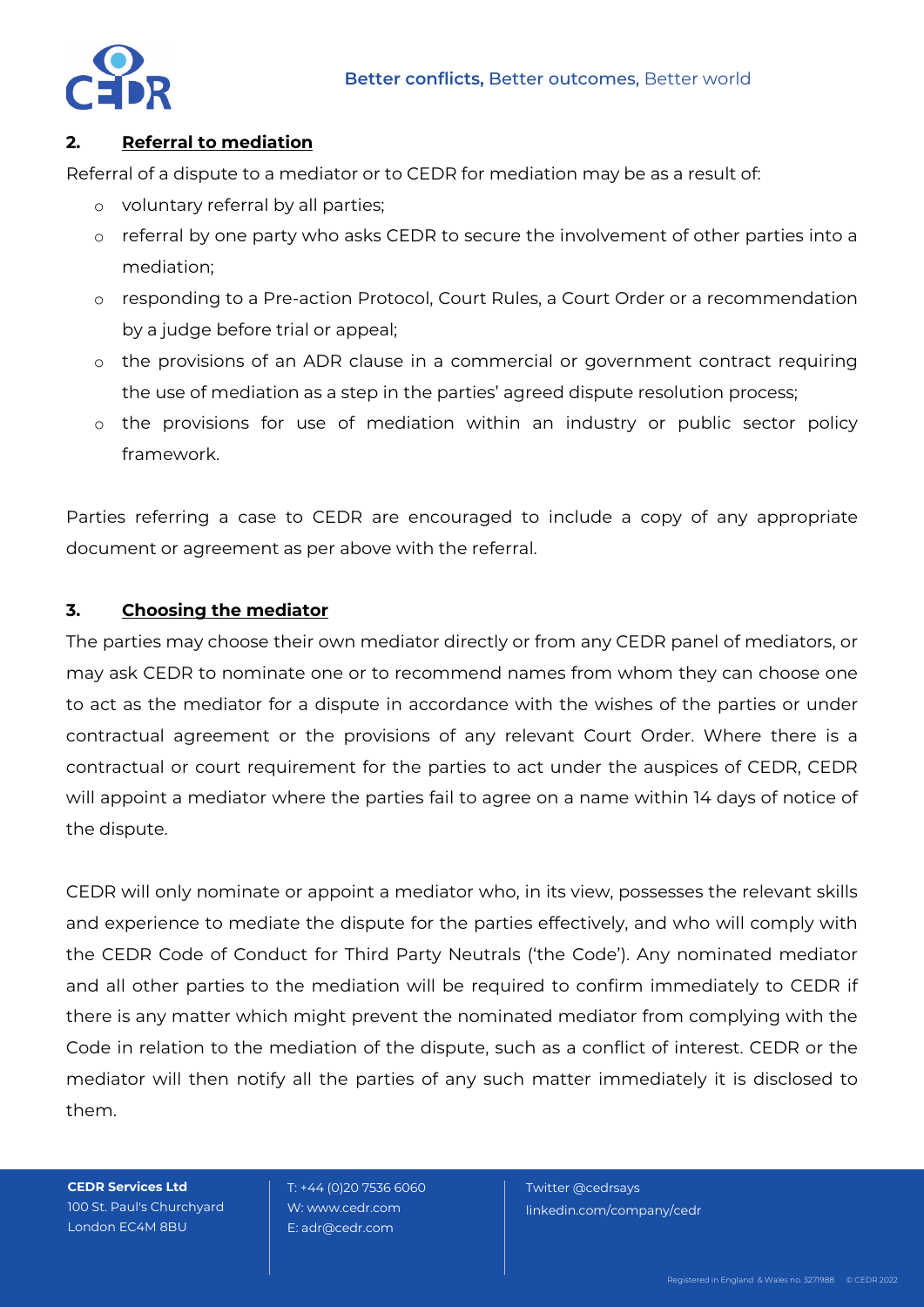

#### **Better conflicts,** Better outcomes, Better world

If required by any of the parties or the Court, or under the published terms of any CEDR dispute resolution scheme, CEDR will appoint a mediator to be used in relation to a dispute, subject always to that mediator not being prevented from complying with the Code in relation to the mediation of that dispute. As part of CEDR's role to develop the field and its professionalism, the parties may be asked by CEDR to approve the appointment of an observer mediator to attend a mediation at no cost to the parties, provided that the observer mediator also appropriately complies with the Code in respect of the mediation. The identity of any observer mediator proposed to attend the mediation will be made known in advance of the mediation to the parties, who are free to object to any such nomination or decline any such appointment.

The mediator's signature on the mediation agreement binds any observer mediator to its terms. In appropriate cases CEDR may recommend, or the parties agree, the use of comediators or the appointment of a neutral expert to advise the mediator on technical matters. If co-mediators are chosen by the parties, all references to the mediator in a document are taken to indicate the plural. CEDR recommends however, that documents related to the process be adapted to refer to the Mediator in the plural and that both mediators be signatories to the Mediation Agreement. The circumstances in which a comediator may be appropriate are:

- o The number of parties or number of attendees within a party is such that it would be of benefit to have co-mediators
- o Where a specific technical expertise is required.
- o The varying nationalities and cultural backgrounds of the parties. This is separate to the potential need for a translator.
- o Personal preference of the parties

## **4. Preparation for the mediation**

CEDR or the mediator, when agreed or appointed, will make the necessary arrangements for the mediation as required or agreed by the parties or under the terms of any scheme, including:

**CEDR Services Ltd** 100 St. Paul's Churchyard London EC4M 8BU

 T: +44 (0)20 7536 6060 W: www.cedr.com E: adr@cedr.com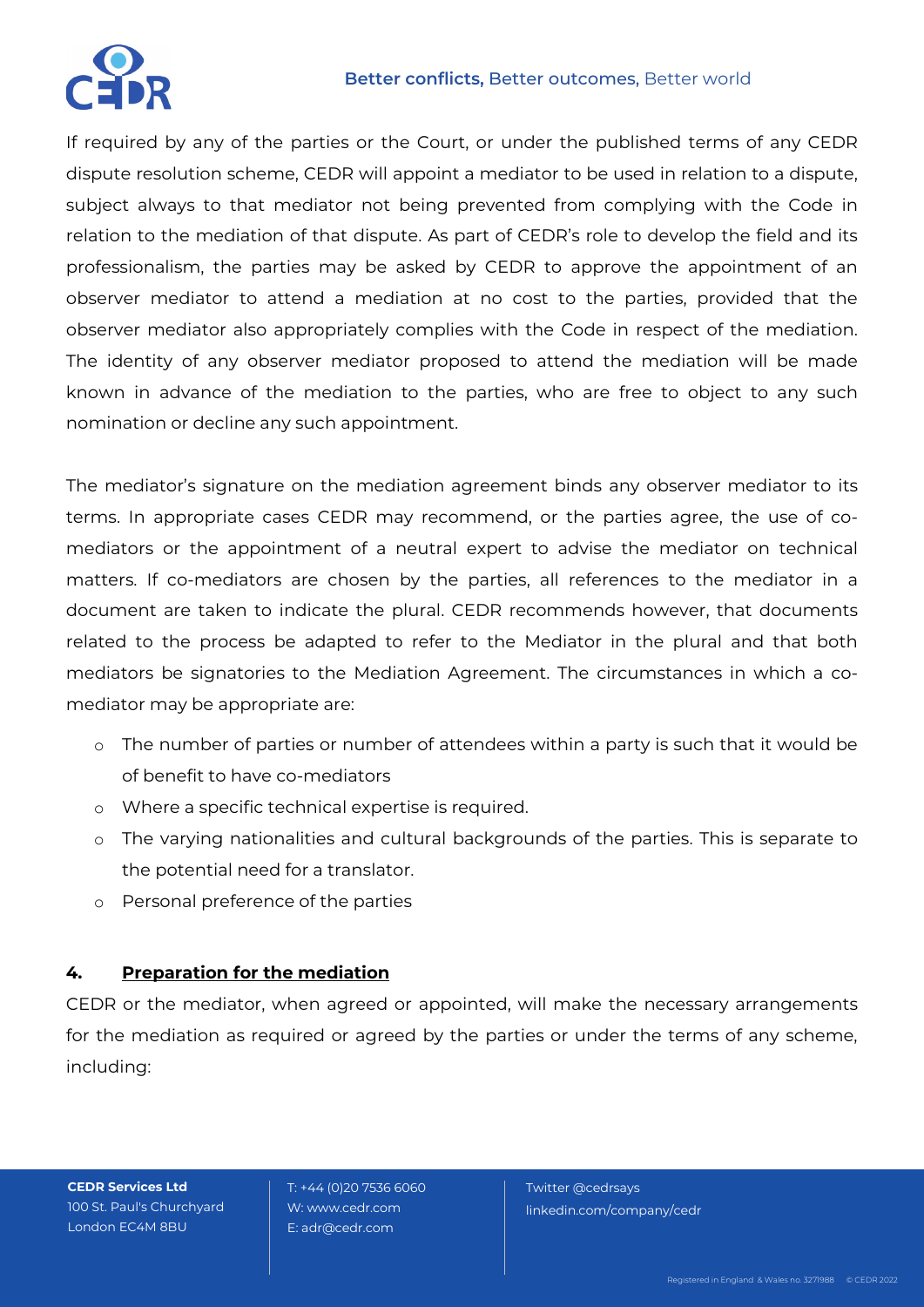

- o drafting the agreement for mediation, submitting it for approval by the parties and preparing the final form for signature, incorporating any agreed amendments if requested;
- o compiling names and roles of attendees for the circulation of a participants' form before the mediation takes place;
- o facilitating agreement as to the date, start time and providing venue arrangements for the mediation when necessary;
- o organising exchange of case summaries and document bundles between the parties and the mediator when requested;
- o setting up any pre-mediation meetings agreed by the parties and the mediator if requested.

The parties will:

- o agree the appointment of the mediator or a process to select or appoint the mediator;
- o agree with CEDR the date, venue and start time for the mediation;
- o agree the terms of the mediation agreement;
- o pay CEDR's fees and expenses as agreed under CEDR's Terms and Conditions of business;
- o each prepare and exchange a case summary for the mediation in respect of their approach to the dispute at the mediation and endeavour to agree with all other parties what documents are needed for the mediation;
- o send to the mediator directly, or to the location indicated by CEDR, a copy of their case summary and a copy of the bundle of documents at the earliest convenience, usually no less than one week before the date set for the mediation, making clear:
	- whether case summaries have or have not yet been exchanged;
	- whether or not and when CEDR or the mediator is to effect exchange; and
	- whether all or any part of any case summary or documentation is intended to be confidential for CEDR and the mediator only.

**CEDR Services Ltd** 100 St. Paul's Churchyard London EC4M 8BU

 T: +44 (0)20 7536 6060 W: www.cedr.com E: adr@cedr.com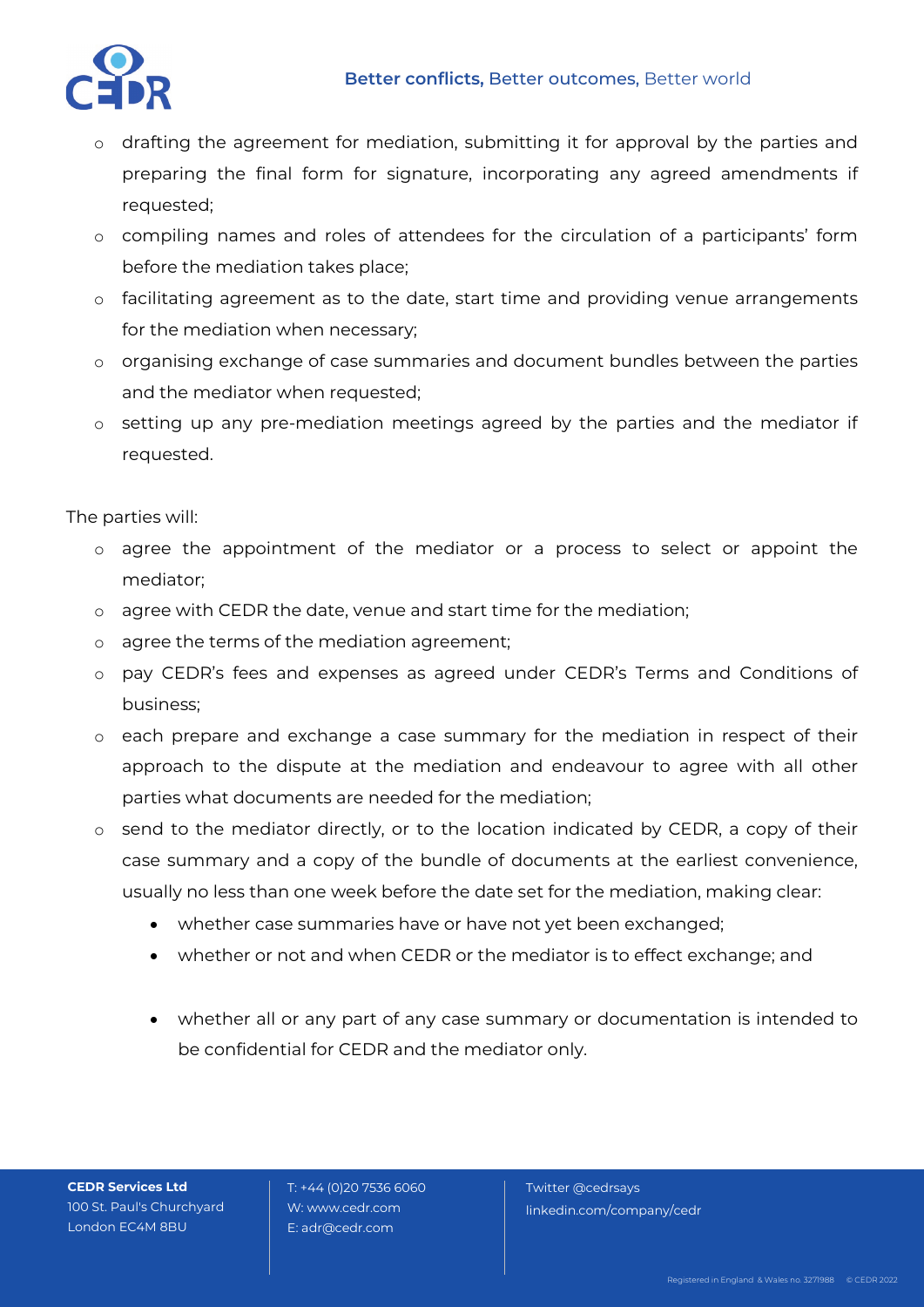

(Late submission of documents might call into question that party's good faith involvement in the mediation process, and have detrimental effects on the prospects of success of any mediation;)

- o notify the mediator and CEDR of the names and roles of all those attending the mediation on their behalf, so that CEDR can inform all parties and the mediator in advance of the mediation;
- o ensure that a lead negotiator with full authority to settle the dispute attends the mediation to sign the mediation agreement and any potential settlement agreement;
- o alternatively notify the mediator, CEDR and (unless very good reason exists to the contrary) the other parties of any limitation on authority to settle, for instance lack of legal capacity, or the need for ministerial committee, court approval, or board ratification, in which case the lead negotiator will need to have power to recommend acceptance of any settlement. Late disclosure of limited authority to settle can call into question that party's good faith involvement in the mediation process, and have detrimental effects on the prospects of success of any mediation.

The mediator will:

- o ensure at all times that the Code is complied with in respect of the mediation of the dispute, reporting any conflict of interest or other relevant matter, if any, to CEDR and (subject to any question of confidentiality or privilege) the parties, immediately it emerges;
- o attend any pre-mediation meetings on terms and agenda agreed by the parties, or proposed by the mediator;
- o read each case summary and document bundle submitted in advance of the mediation by the parties;
- o make contact with a representative of each of the parties before the mediation to assist in preparation for the mediation and discuss issues arising.

## **5. Documentation**

Documentation intended to be treated as confidential by the mediator or CEDR (such as a counsel's opinion, an undisclosed expert report, a draft proof of evidence or a confidential

**CEDR Services Ltd** 100 St. Paul's Churchyard London EC4M 8BU

 T: +44 (0)20 7536 6060 W: www.cedr.com E: adr@cedr.com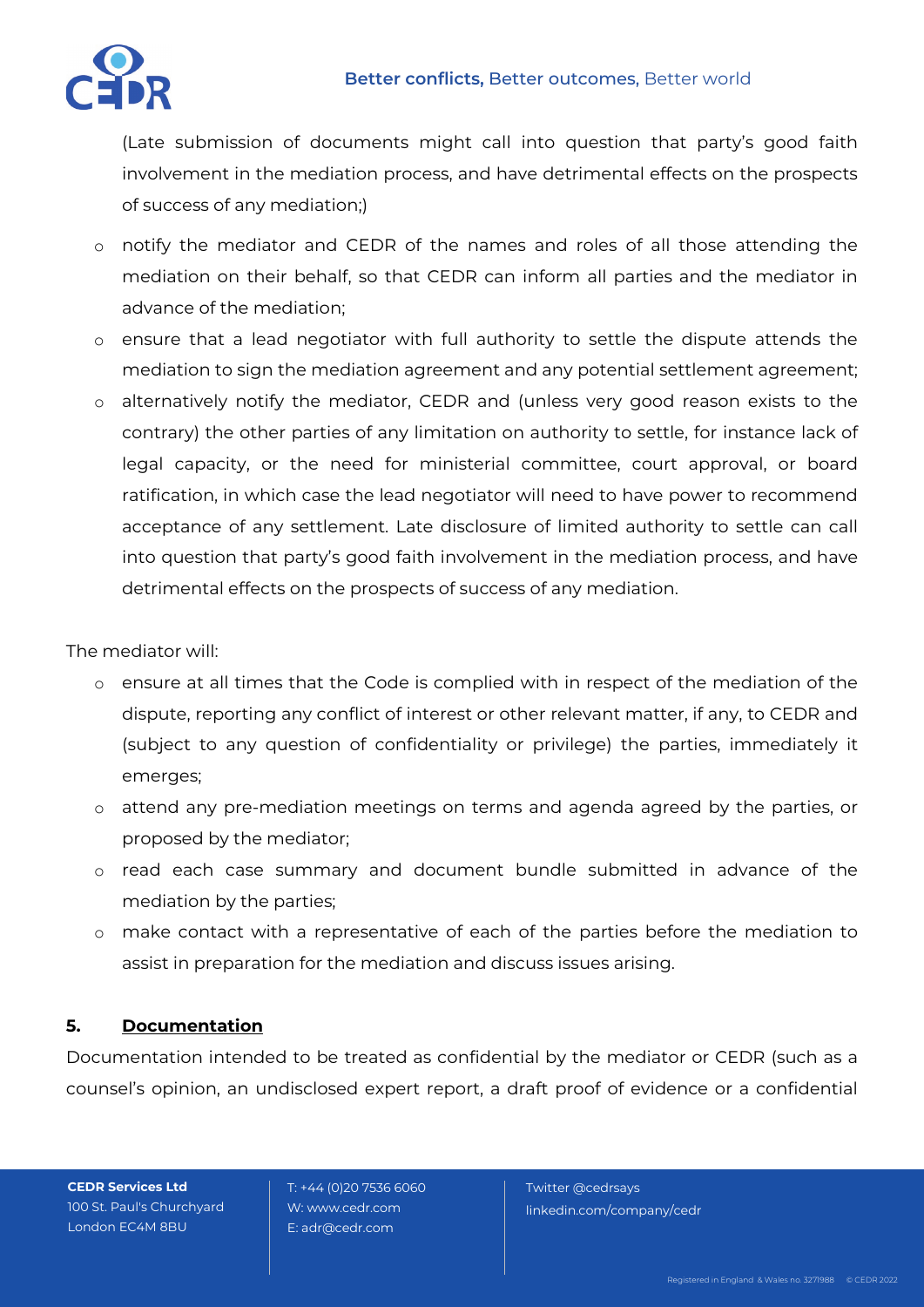

briefing for the mediator) must be clearly marked as such, and will not be circulated further without express authority.

One of the advantages of mediation is that its success is not dependent on exhaustive disclosure of documents. Bundles can usually be relatively limited in size, containing only key documents, and case summaries can be quite brief, and can, to advantage, be prepared jointly by the parties. The parties can ask CEDR to effect simultaneous exchange of case summaries if required.

While documents brought into existence for the purpose of the mediation, such as case summaries, are clearly privileged from later production in other proceedings, the fact that a document which is otherwise disclosable in proceedings is produced for the first time during the mediation does not normally confer privileged status on it. The parties must take legal advice on such matters if they arise.

## **6. The mediation agreement**

The agreement to mediate provides the essential legal basis for the mediation. Its signatories (the parties to the dispute, the mediator and CEDR) all agree by signing it that the mediation is to be conducted consistent with both this CEDR Model Mediation Procedure and the Code.

A draft mediation agreement will be sent for approval to the parties as part of the preparation process for the mediation, and any proposed amendments can then be discussed and inserted if agreed by all. The mediation agreement will normally be signed at the beginning of the mediation day on behalf of each of the parties and the mediator, having been pre-signed on behalf of CEDR. Upon appointment of the mediator by the parties (or by CEDR) any pre-mediation contact between the parties, CEDR staff and CEDR mediator, will observe the mediation agreement's terms as to confidentiality, regardless of whether the agreement has already been signed or not.

## **7. The mediation**

It is normal for each of the parties to have a private room for confidential consultations on their own and with the mediator during the mediation. There should also be a further room large enough for all parties to meet with the mediator jointly.

**CEDR Services Ltd** 100 St. Paul's Churchyard London EC4M 8BU

 T: +44 (0)20 7536 6060 W: www.cedr.com E: adr@cedr.com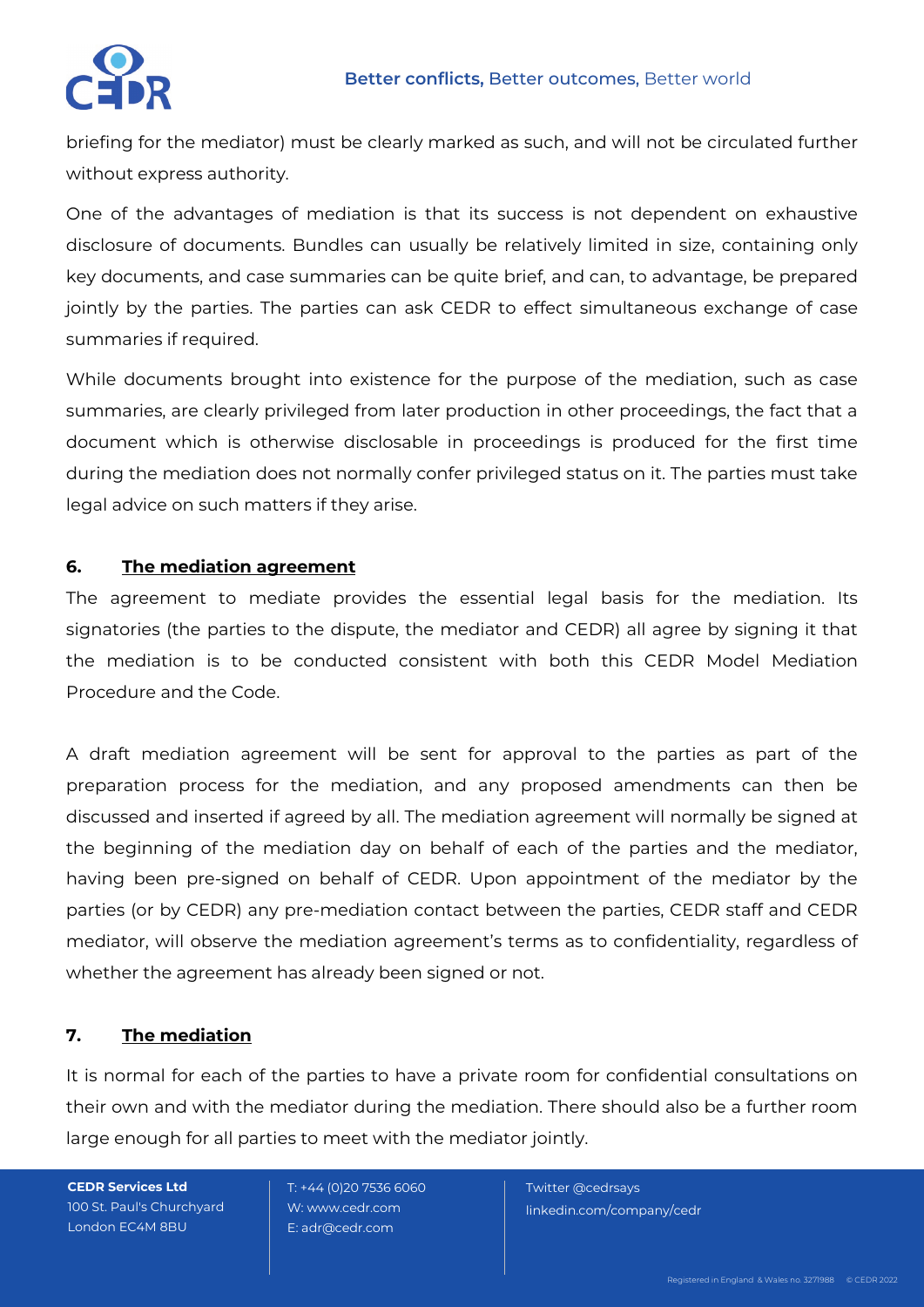

The mediator will chair and take responsibility for determining the procedure at the mediation, in consultation with the parties.

The likely procedure will comprise:

- o preliminary meetings with each of the parties when they arrive at the venue;
- o a joint meeting of all attending the mediation, at which each of the parties will normally be invited to make an oral presentation;
- o a mix of further private meetings and joint meetings (which may involve all or some of each party's team), as proposed by the mediator and agreed by the parties.

Professional advisers, particularly lawyers, can and usually do attend the mediation. Such advisers play an important role in the exchange of information and opinion on fact, evidence and law; in supporting their clients (particularly individuals) in the negotiations; in advising clients on the implications of settlement; and in drawing up the settlement agreement and any consent order.

No verbatim recording or transcript should be made of the mediation by the parties or the mediator in any form, but participants can make their own private notes which will not be disclosable to anyone else, including in any subsequent litigation or arbitration.

Mediations can last beyond a normal working day and it is important that the key people attending for each of the parties remain present or, at worst, available by telephone or video conference for so long as the mediation continues. Any time constraints should be reported to CEDR or the mediator as soon as known, as any unexpected departure can be detrimental to the progress of the mediation and perceived as disrespectful by other parties.

## **8. Confidentiality in relation to the mediation**

The CEDR Model Mediation Agreement provides that what happens at the mediation is to be treated as confidential by the parties, the mediator and CEDR, including the terms of settlement, unless otherwise agreed by the parties in writing. However, the fact that the mediation is to take place or has taken place is not normally made confidential, as one or other of the parties may wish to claim credit for agreeing to engage in the process or it may

**CEDR Services Ltd** 100 St. Paul's Churchyard London EC4M 8BU

 T: +44 (0)20 7536 6060 W: www.cedr.com E: adr@cedr.com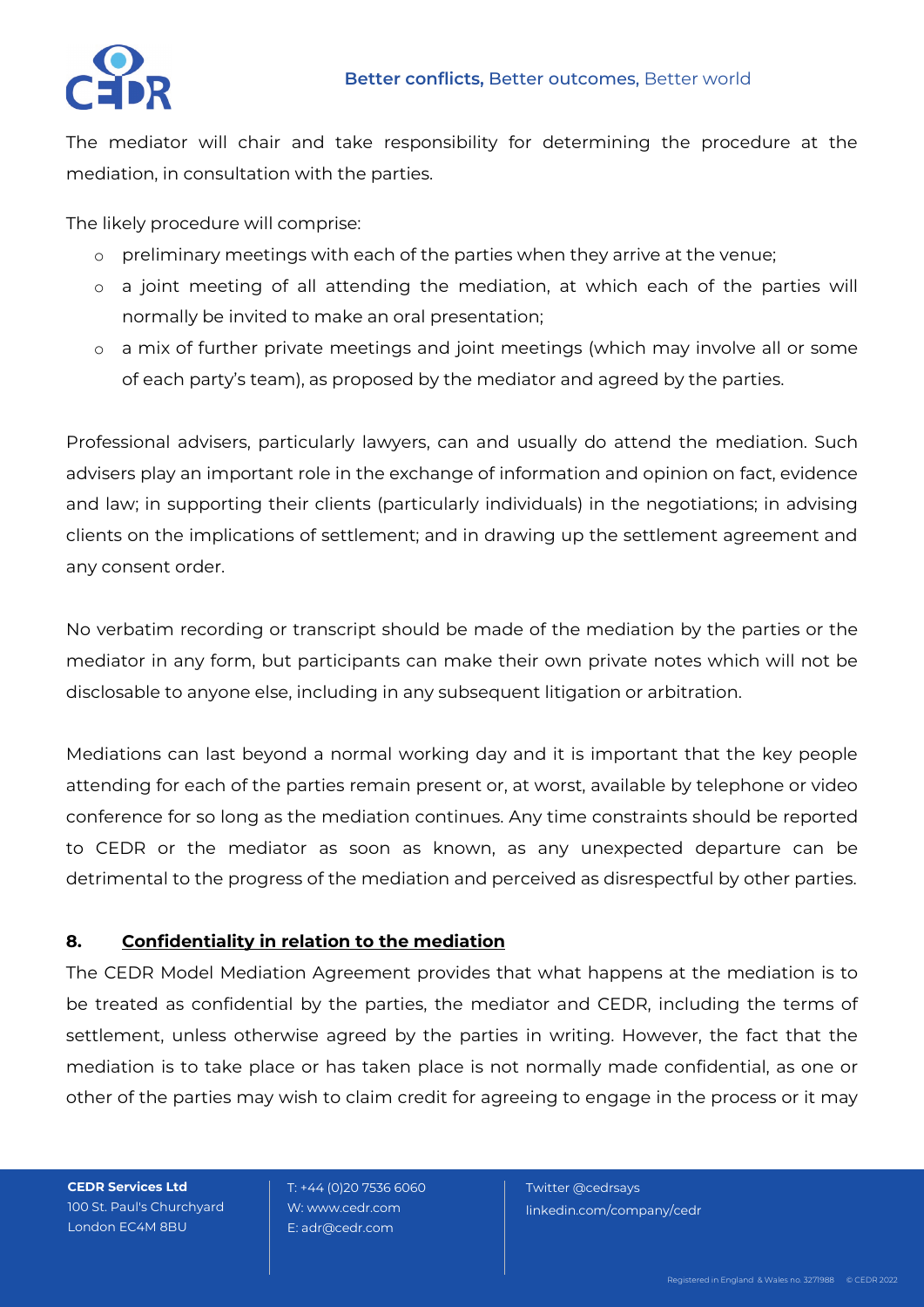

have been directed from a public court. If it is desired to make the fact that the mediation is taking place confidential also, the agreement can be amended.

As the mediation is held under the auspices of CEDR, and CEDR is a party to the mediation agreement, CEDR is also bound to keep confidential information which the mediator may share with CEDR for the purposes of case reports or queries regarding professional conduct. Apart from where the parties agree in writing to consent to disclosure of what would normally be confidential, there may be rare circumstances in which the confidentiality of the mediation process cannot be preserved, such as where:

- o the mediator or any party or their representative is required by law to make disclosure;
- o the mediator reasonably considers that there is a serious risk of significant harm to the life or safety of any person if the information in question is not disclosed; or
- o the mediator reasonably considers that there is a serious risk of being personally subject to criminal proceedings unless the information in question is disclosed.

Such questions might arise in relation to duties under the Proceeds of Crime Act 2002 or related legislation or under any other legislation. Legal representatives (who may themselves be under a comparable duty of disclosure in their own capacity) must take full responsibility for advising their clients of the implications of disclosure in relation to any such matters at a mediation.

## **9. Conclusion of the mediation**

The mediation may end in a number of ways:

- o by settlement of the dispute in whole or part, when all agreed matters must be written down and signed by the parties to be binding;
- o by an 'in principle settlement' of the dispute with an agreement to draft binding terms after the mediation day;
- o by the mediator advising the parties that a settlement, for the time being, at least, cannot be reached;
- o by one or more parties leaving the mediation before settlement is achieved;

**CEDR Services Ltd** 100 St. Paul's Churchyard London EC4M 8BU

 T: +44 (0)20 7536 6060 W: www.cedr.com E: adr@cedr.com

Twitter @cedrsays

linkedin.com/company/cedr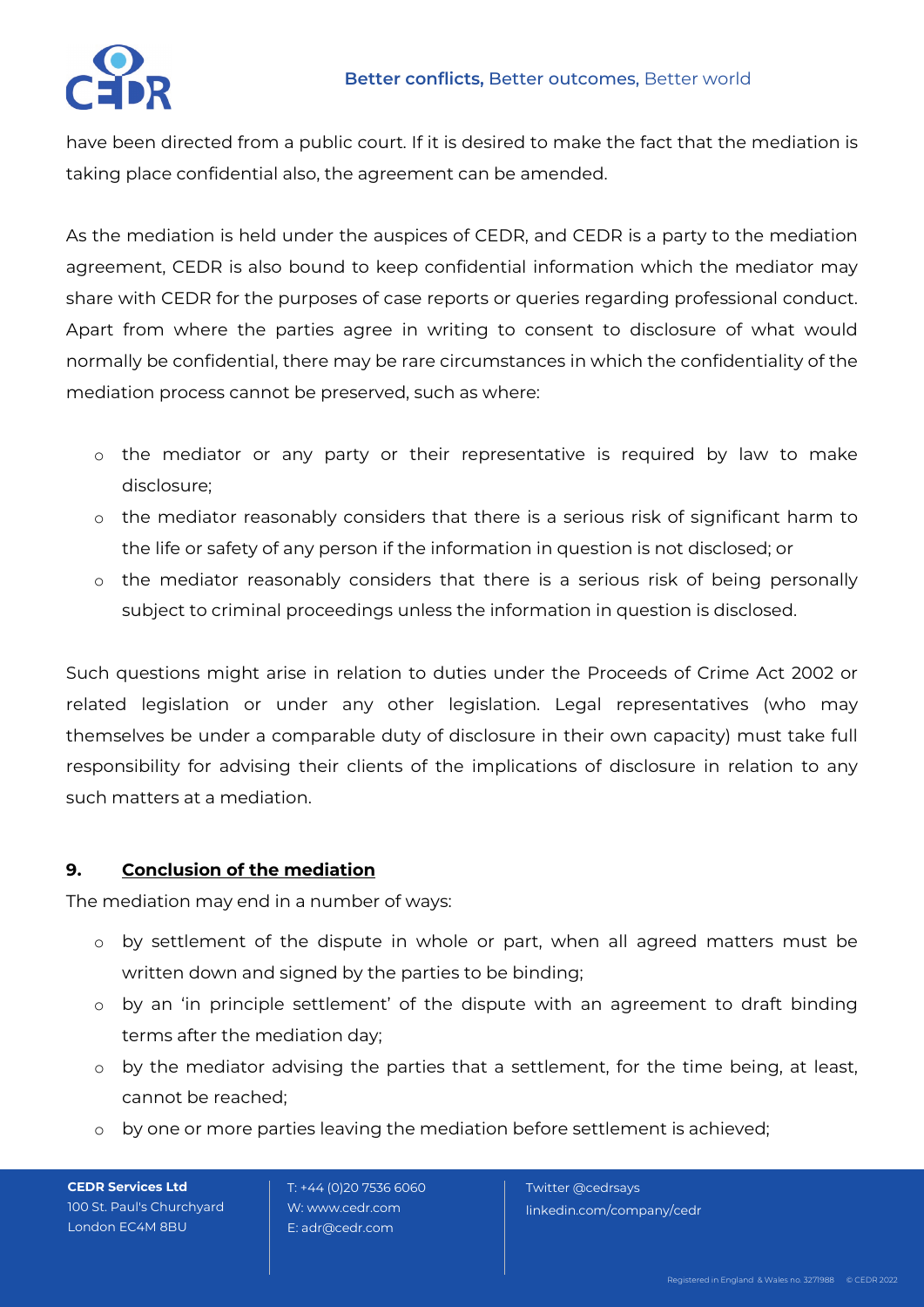

- o by an agreed adjournment for such time and on such terms as the parties and the mediator agree;
- o by withdrawal of the mediator in accordance with the mandatory and optional circumstances set out in the Code;
- o by production of a document of summary or recommendations from a mediator, if requested by all parties and agreed by the mediator.

The mediator will facilitate the drawing up of any settlement agreement, though the drafting is normally done by the lawyers representing each of the parties. Where proceedings have not been started in respect of the dispute, the settlement agreement will (if so intended and drafted) be a contract enforceable by legal action. Where proceedings have been issued in relation to the dispute, it is normal for a Consent Order to be agreed either at or after the mediation and later lodged with the relevant tribunal to end the proceedings on the terms agreed. Parties should agree who will be responsible for lodging the Consent Order.

Where the mediation does not end in complete settlement, the mediator may make contact with the parties thereafter to see whether further progress might be possible. Many disputes which do not settle at the mediation settle later, usually as a result of what occurred or was learned at the mediation. Where the mediator agrees to stay in contact with the parties after a mediation, the provisions of the mediation agreement should be taken to continue to apply to those communications with and/or including the mediator.

In the event that a settlement is not reached, the mediator if requested and if agreed by each of the parties and the mediator, may produce a non-binding opinion or recommendation in an effort to take the matter forward.

CEDR endeavours to make contact with all parties after every mediation to obtain their feedback on both the process itself and, in particular, the mediator. Any feedback obtained regarding the mediator will be given in full to the mediator as part of the mediator's continuing learning and development and CEDR's quality assurance.

**CEDR Services Ltd** 100 St. Paul's Churchyard London EC4M 8BU

 T: +44 (0)20 7536 6060 W: www.cedr.com E: adr@cedr.com